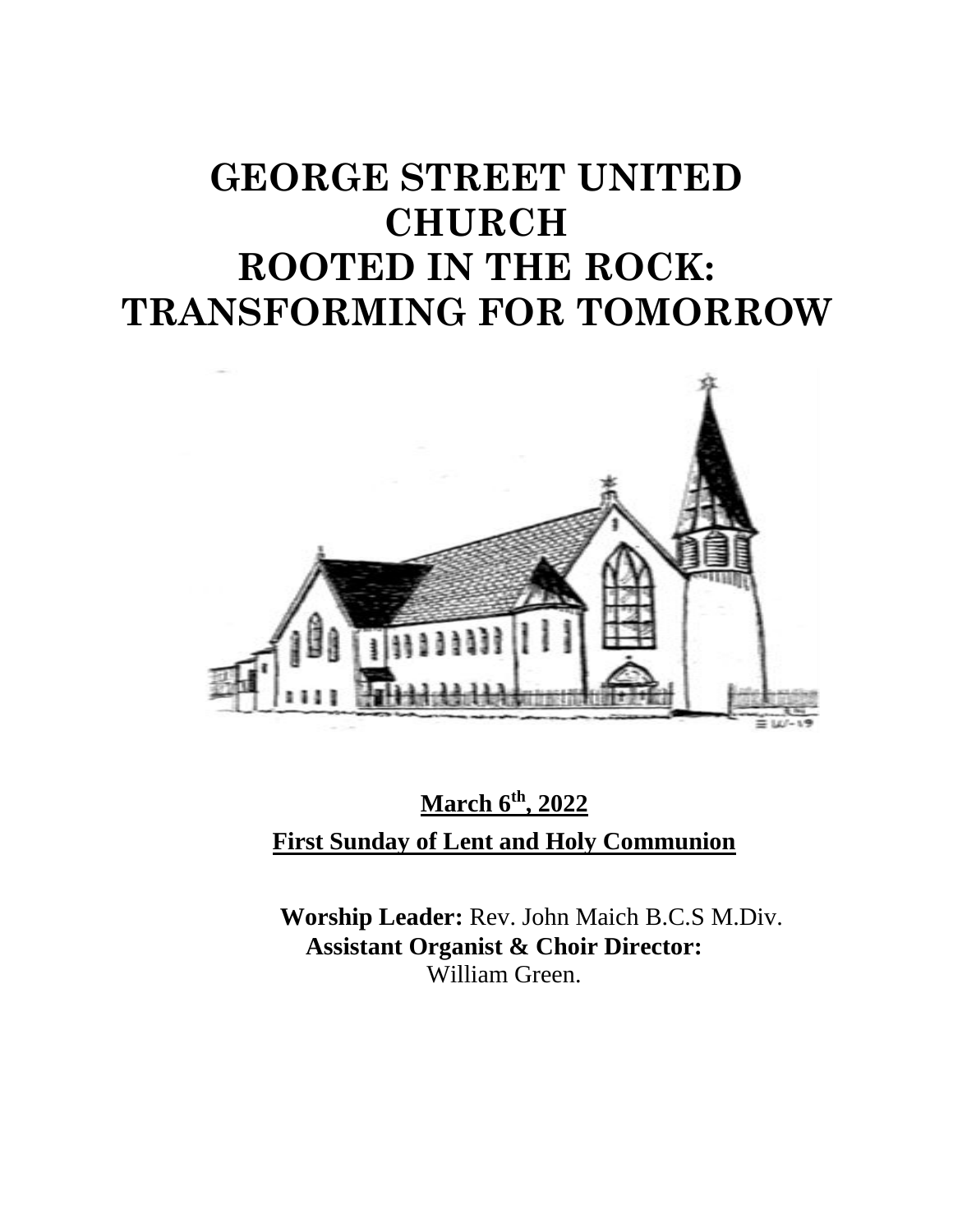# **WE GATHER AS GOD'S PEOPLE**

# **Organ Prelude**

# **Land Acknowledgement, Welcome, and Announcements:**

### **Sharing The Peace of Christ:**

#### **\*Call To Worship:**

- ONE: Sing praise to the Lord of the heavens and the earth! Praise God who provides for your daily bread, bless the Lord our righteousness for the grace and mercy that sustains you.
- **ALL: We lift our voices, our spirits, and our hearts as we testify to your majesty O Lord our God! We bear witness before the whole congregation to your steadfast love and amazing grace. You alone are worthy of praise and adoration. May the Kingdom of Heaven be forever and may your name be praised beyond the realms of our knowing. Amen.**

**\*Hymn: VU 217 All Creatures Of Our God And King**

**Opening Prayer:** *(in unison)* **ALL: By your Word, O Lord, are we fed and nourished. By the banner of your love, O God, are we protected and sheltered. You are high and exalted above all things in heaven and upon the earth. As your love showers down upon us and protects us we feel you present. Make us mindful of yourself in the faces of those we meet in our various ministries, and may we serve one another as we gladly serve you. Amen.**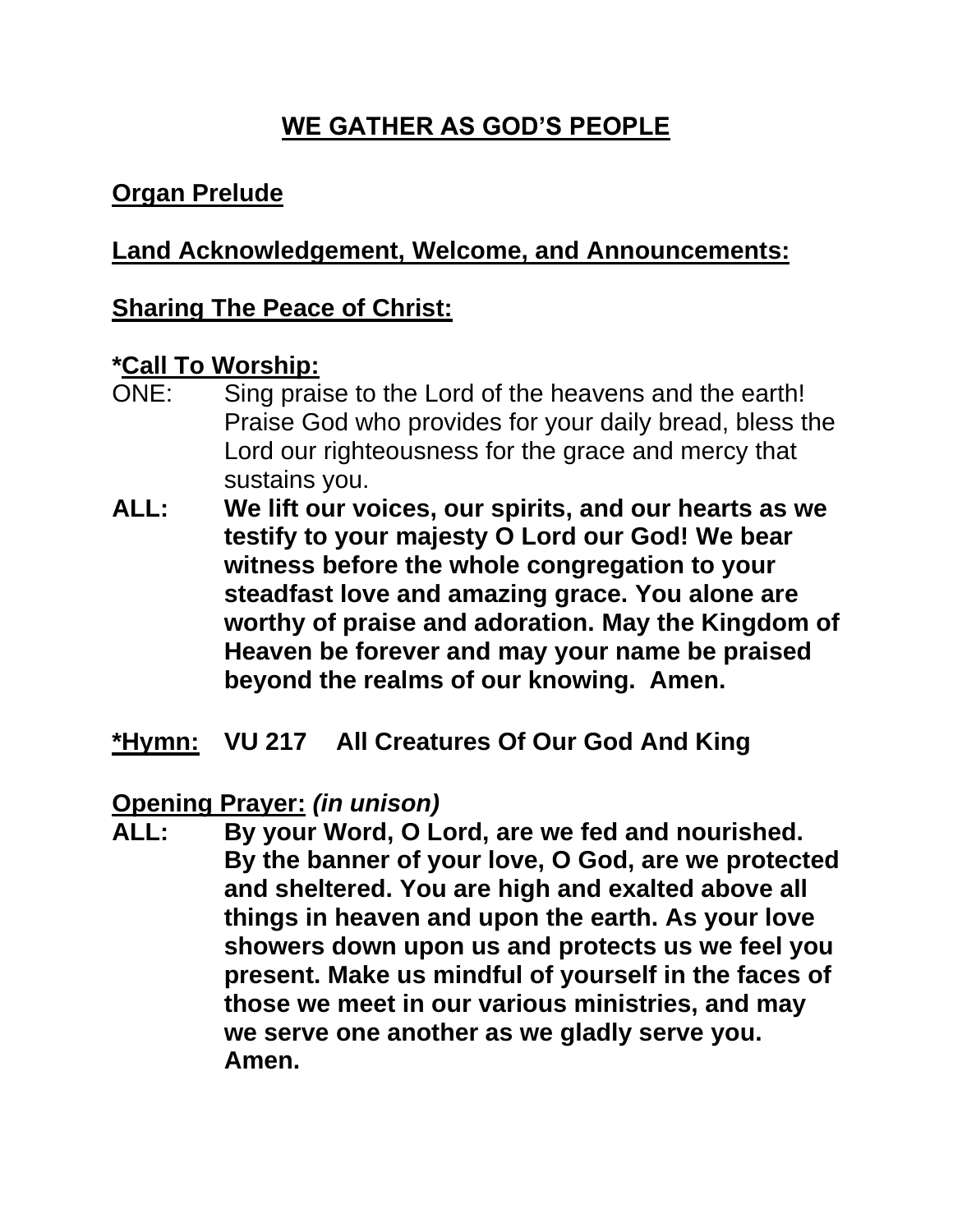#### **\*Hymn: VU 480 Let Us Break Bread Together vv 1-3**

**Celebrating The Sacrament of Holy Communion:** *insert*

**\*Hymn: VU 480 Let Us Break Bread Together v 3**

#### **WE LISTEN TO GOD'S WORD**

#### **Prayer for Illumination** *(in unison)***:**

**ALL: Thank you God, for the ways that you have chosen to reveal yourself to us. Thank you for the whole of Creation and her testimony. Thank you for the words of your servants and their witness. Thank you for the gift of Jesus, your word made flesh and for his commandments. Touch our hearts and our ears that we may hear you anew.**

| <b>Hebrew Lesson:</b>     | Deuteronomy 26: 1-11       |
|---------------------------|----------------------------|
| <b>Responsive Lesson:</b> | <b>Psalm 91 VU pg. 807</b> |
| <b>Epistle Lesson:</b>    | <b>Romans 10: 8-13</b>     |

**Musical Offering**

**Gospel Lesson: Luke 4: 1-13 Sermon: If You Are . . . \*Hymn: VU 335 At The Name Of Jesus**

**Prayers of the People: The LORD's Prayer:**

### **WE RESPOND TO GOD'S WORD**

**Minute For Mission:**